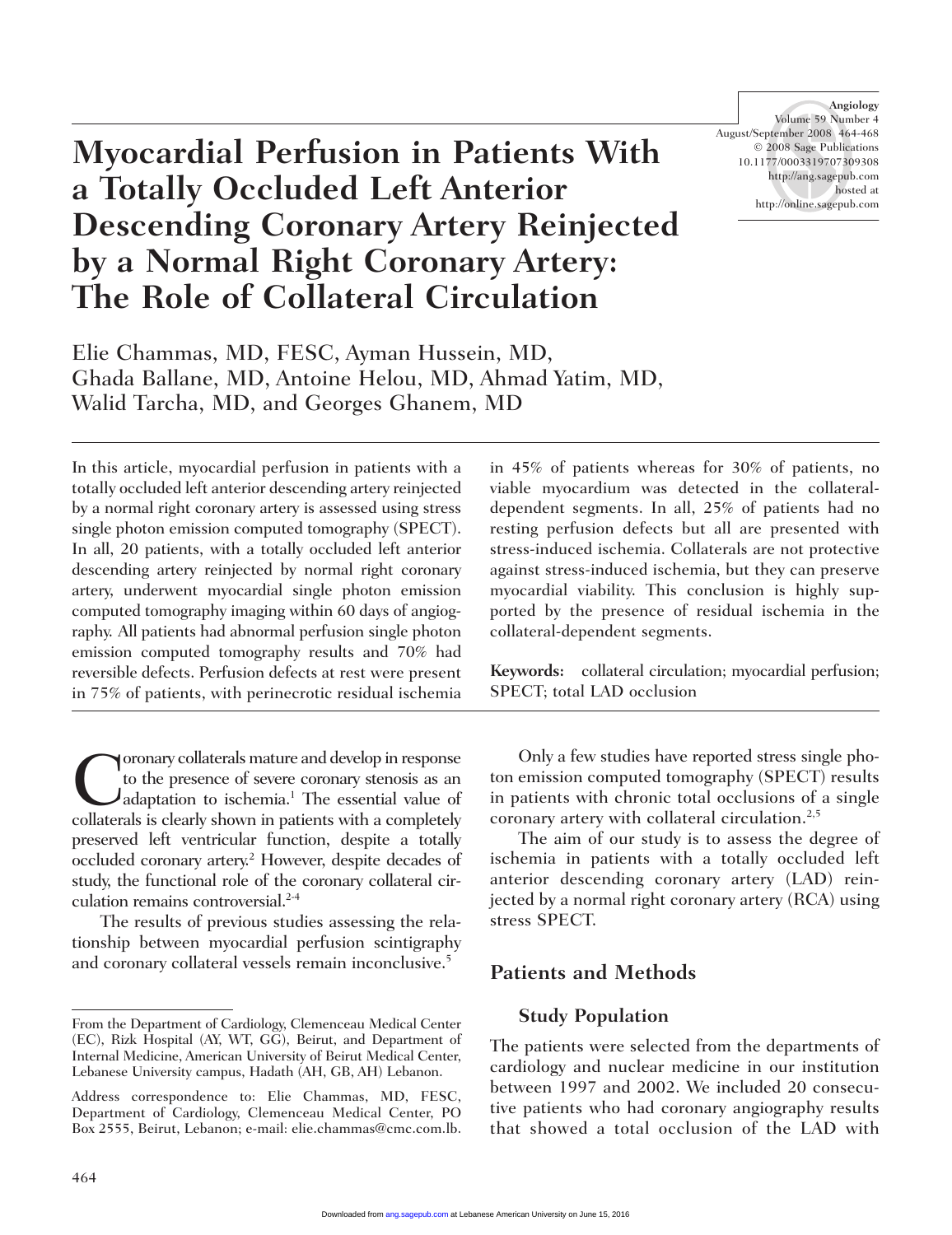collateral circulation from a normal RCA and who had stress myocardial SPECT within 60 days of angiography. These patients were subjected to SPECT imaging after coronarography results for the evaluation of any viability or residual ischemia in the segments supplied by the totally occluded LAD, which were totally collateral dependent. We excluded all patients, who had previous coronary artery bypass surgery, previous coronary angioplasty, and those patients with more than 60 days time interval between coronarography and SPECT imaging.

#### **Stress Protocol**

All patients had an exercise stress test using a modified Bruce protocol. Heart rate, systolic and diastolic blood pressures, and 12-lead electrocardiogram (ECG) were recorded before and during exercise. We increased the power during exercise by 30 W for every 3 minutes until reaching the maximum predicted heart rate for age  $(220 - age)$ , having a positive stress test for ischemia (electrical or clinical signs of ischemia), vertigo, pallor, cyanosis, serious arrhythmia, dyspnea, or drop in systolic blood pressure below control.

#### **Resting Echocardiography**

Resting echocardiography was obtained for all patients by a single operator using an Acuson Sequoia C256 (Acuson Corporation, Mountain View, Calif) with a probe 3.5 MHz with second harmonic imaging. The recommendations of the American Society of Echocardiography (ASE) concerning wall motion abnormalities of the collateral-dependent segments and ejection fraction (EF) measurements were applied.

## **Myocardial SPECT Imaging**

Myocardial SPECT imaging was obtained by a Sopha single head tomography (Sopha, Buc, France). A solution of Tc-99m tetrofosmin was used. A dose of 7 mCi was injected at peak exercise, and stress imaging was started 30 minutes after completion of the exercise stress testing. After 4 hours, a second dose of 20 mCi was injected, followed by rest imaging 1 hour later. The results were analyzed by 2 operators according to the recommendations of the American Society of Nuclear Cardiology (ASNC).

## **Coronary Angiography**

Selective coronary angiographies were performed and interpreted by 2 experienced angiographers in multiple views by the Judkins technique, using a Philips angiographic system (Philips, Eindhoven, Netherlands). Total LAD occlusion and the presence of collateral circulation were noted. Further attempt was not made to subclassify the degree of collateral vessels by angiography. The mean delay between angiography and SPECT imaging was 20 days (5-42 days).

#### **Statistical Analysis**

All continuous variables are reported as mean ± standard deviation. An unpaired *t* test was used to compare the means of 2 independent groups for the purpose of determining the statistical significance (*P* value) of the observed findings. A chi-square test was used for comparing 2 or more independent proportions within 2 or more groups. A *P* value < .05 was considered to be statistically significant.

## **Results**

#### **Demographic Data**

The demographic results are summarized in Table 1. Data are presented as mean ± standard deviation or number (%).

In all, 15 patients were men (75%) and 5 patients were women (25%); their mean age was 63.45 years with a standard deviation of 7.55 years. The youngest patient was a 46-year-old and the oldest one was a 75-year-old. Most of the patients (80%) had at least 2 cardiovascular risk factors.

## **Resting ECG Results**

The resting ECG was abnormal in 75% of the patients. In all, 9 patients (45%) presented Q waves on resting ECG, 4 patients (20%) presented inverted T waves in anterior leads, 1 patient (5%) had atrial fibrillation, 1 patient had a left bundle branch block, and the remaining 5 patients (25%) had a normal resting ECG.

#### **Echocardiographic Results**

Wall motion abnormalities of collateral-dependent myocardial segments in total LAD occlusion with collateral circulation and the corresponding EF measurements by echocardiography are summarized in Table 2.

Resting echocardiography was normal in 20% of patients and abnormal in 80% of patients. The mean EF was  $48 \pm 11\%$ .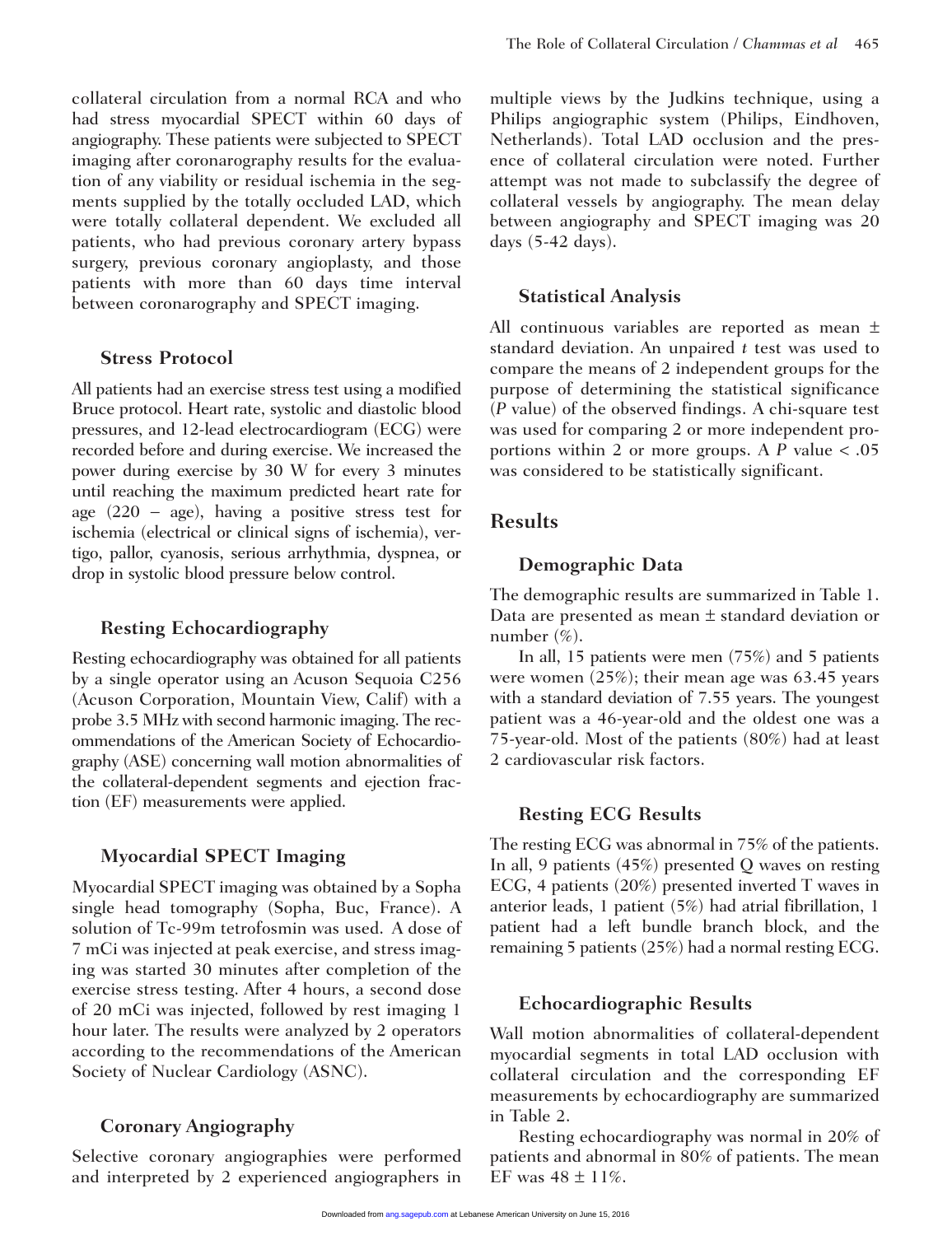|                       | Table 1. Demographic Data |  |  |
|-----------------------|---------------------------|--|--|
| Characteristics       | Data                      |  |  |
| No of patients        | 20(100)                   |  |  |
| Men                   | 15(75)                    |  |  |
| Women                 | 5(25)                     |  |  |
| Age, v                | $63.45 \pm 7.55$          |  |  |
| Age (min-max)         | $46 - 75$                 |  |  |
| <b>Risk factors</b>   |                           |  |  |
| Smoking               | 13(65)                    |  |  |
| Hypercholesterolemia  | 11(55)                    |  |  |
| <b>Family history</b> | 7(35)                     |  |  |

Hypertension 7 (35) Diabetes mellitus 7 (35) Abnormal resting ECG 15 (75)

NOTE: ECG = electrocardiogram.

|  | Table 2. |  |  | <b>Echocardiography Results</b> |  |  |  |
|--|----------|--|--|---------------------------------|--|--|--|
|--|----------|--|--|---------------------------------|--|--|--|

| <b>Wall Motion Abnormalities</b> | No of<br>patients, % | ЕF                |
|----------------------------------|----------------------|-------------------|
| Akinesia (severe dysfunction)    | 11(55)               | $40.64 \pm 10.56$ |
| Hypokinesia (mild dysfunction)   | 5(25)                | $53.75 \pm 3.03$  |
| Normal (normal function)         | 4(20)                | $61.75 \pm 3.03$  |

NOTE: EF = ejection fraction.

#### **Stress Testing Results**

Patients reached 81.6% ± 8.38% of their maximum predicted heart rate and a power of  $116.5 \pm 37.87$ W. Stress testing was positive for ischemia either clinically or electrically in 13 patients (65%) and negative for ischemia in 7 patients (35%).

## **Angiographic Results**

According to selection criteria, all patients had a total LAD occlusion reinjected by collateral circulation from a normal RCA.

## **SPECT Results**

All patients had abnormal perfusion SPECT imaging results (20 patients) with 14 patients (70%) having reversible perfusion defects. Perfusion defects at rest were present in 15 patients (75%). These infarcts were surrounded by perinecrotic residual ischemia in 9 patients (45%), and for the remaining 6 patients (30%), no viable myocardium in the collateral-dependent segments was detected. In all, 5 patients (25%) had no evidence of resting perfusion defects but all of them presented stress-induced ischemia (Table 3).

**Table 3.** SPECT Results

| <b>SPECT Results</b>                                 | No of Patients, % |
|------------------------------------------------------|-------------------|
| Abnormal SPECT                                       | 20 (100%)         |
| Reversible perfusion defects                         | 14 (70%)          |
| Perfusion defects at rest                            | 15 (75%)          |
| Infarct with perinecrotic<br>residual ischemia       | 9(45%)            |
| Infarct without perinecrotic<br>residual ischemia    | 6(30%)            |
| Normal resting SPECT with stress-induced<br>ischemia | 5(25%)            |

NOTE: SPECT = single photon emission computed tomography.

## **Discussion**

There are several important observations in our study.

- The frequency of myocardial perfusion abnormalities in patients with a total LAD occlusion with collateral circulation was 100%.
- Most of the perfusion defects (70%) were reversible, suggesting preserved myocardial viability in the collateral-dependent segments.
- Collateral circulation did not prevent stress-induced ischemia.

Our results are in concordance with previous studies reporting stress SPECT results.<sup>3,5</sup> The demonstration of residual ischemia in patients with a totally occluded LAD reinjected by a normal RCA can provide unique information on the management of these patients.

#### **Coronary Collaterals**

Coronary collaterals are anastomotic connections without an intervening capillary bed between portions of the same coronary artery and between the different coronary arteries.<sup>6</sup> They provide an alternative source of blood supply to myocardium jeopardized by occlusive coronary artery disease, and they can help to preserve myocardial function in the setting of a chronic total coronary occlusion.7 The collateral circulation develops in response to recurrent myocardial ischemia with coronary artery disease being a necessary precondition for collateral growth.8

In patients with significant coronary disease, the extent of collateral flow to the distal myocardium is best predicted by the degree of coronary stenosis or the duration of antecedent angina, which are both surrogate markers of the ischemic burden. $9,10$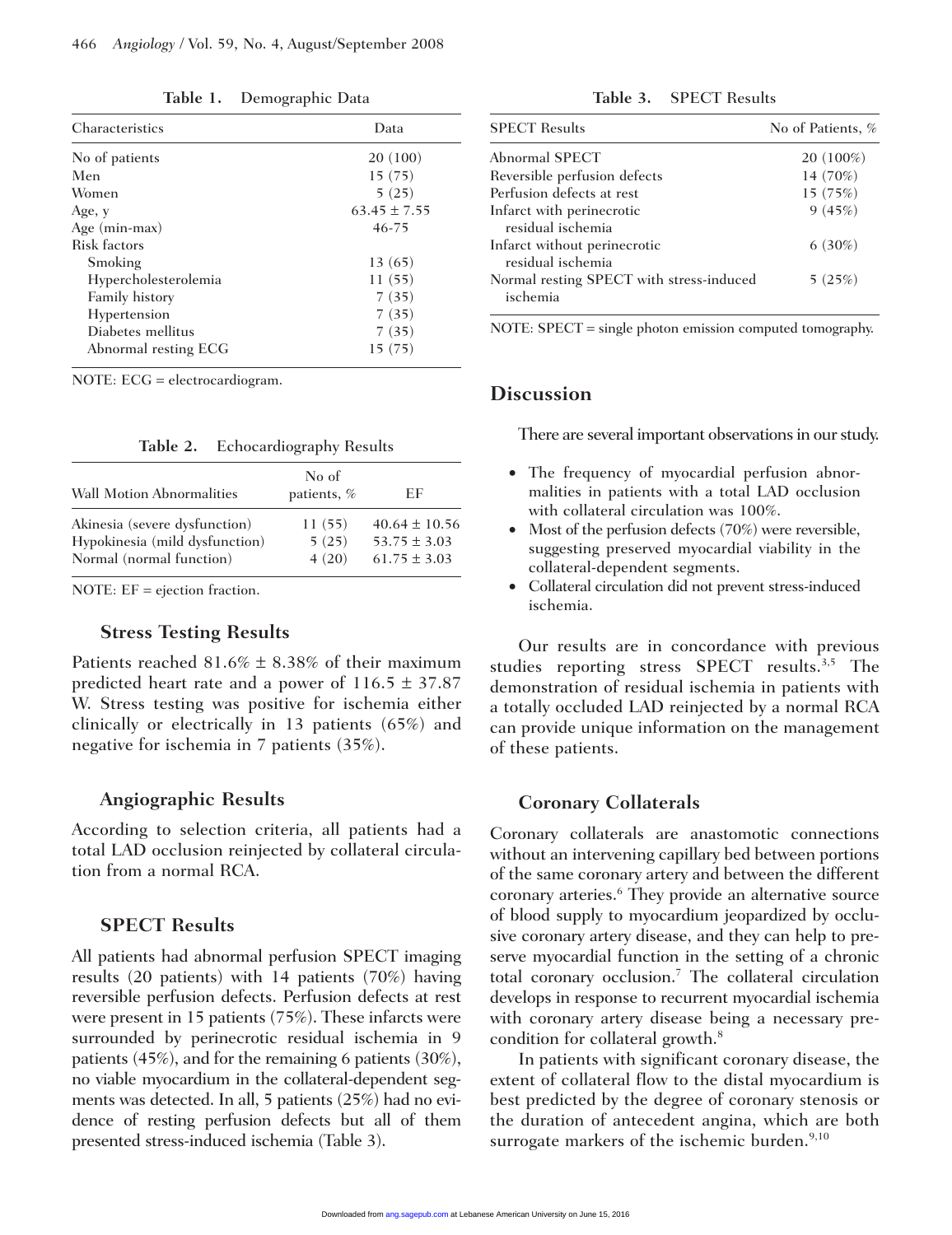# **Myocardial Perfusion Abnormalities in the Presence of Angiographic Collateral Circulation**

Several studies have investigated the effects of collateral circulation on myocardial perfusion during stress and at rest, but the results remain inconclusive. Most of these studies have suggested that coronary collaterals are not protective against stressinduced ischemia, $3,5,11-13$  but they may be important in preserving the resting myocardial blood flow to near normal limits.5,11-13 However, the collateral vessels have been found to prevent stress-induced ischemia by some investigators.<sup>14-16</sup>

Tubau et al<sup>15</sup> in a series of 22 patients with no prior infarction observed that myocardial perfusion defects involved more myocardial segments in patients without collateral circulation than in patients with collateral circulation. The extent of perfusion defects measured by quantitative analysis of planar Tl-201 imaging by Iskandrian et al,<sup>17</sup> in patients with LAD stenosis, was smaller in patients with collateral circulation than in patients without collateral circulation. The extent of perfusion defects in patients with either left circumflex or RCA stenosis was, however, similar for patients with collateral circulation and patients without collateral circulation.

In 2 studies that reported stress SPECT results,<sup>3,5</sup> the coronary collaterals appear to preserve myocardial perfusion at rest but are not protective against stressinduced ischemia. He et al, $3$  using SPECT, assessed myocardial perfusion in patients with total occlusion of a single coronary artery with and without collateral circulation. In their study, stress-induced myocardial ischemia was almost always present, irrespective of the presence or the absence of angiographic collaterals. Similarly, Aboul-Enein et  $a^{5}$  found that, in the setting of single-vessel chronic total occlusion and no prior myocardial infarction, collaterals appear to protect against resting perfusion defects, but do not appear to protect against stress-induced perfusion defects, regardless of the Rentrop angiographic grading.

Similar results have also been reported by investigators using positron emission tomography.12

# **Myocardial Viability and Collateral Circulation**

In patients with prior myocardial infarction, reversible perfusion defects are more common in segments with collateral circulation than in those without collateral circulation.<sup>18</sup>

Data from a study by Akutsu et al<sup>19</sup> suggest that the presence of collateral circulation may preserve myocardial viability in the infarct zone.

In the trial in myocardial infarction, infarct size, as determined by serum creatine kinase (CK), was smaller among patients with collateral vessels compared with patients without such vessels (20.6 vs 31.4 CK g Eq,  $P = .001$ ).<sup>20</sup> Lee et al<sup>21</sup> found that in patients with sufficient collaterals, left ventricular recovery after reperfused myocardial infarction is primarily determined by the amount of collateral blood flow and is less dependent upon the time for reperfusion. Also, the presence of significant collateral flow is associated with a higher postinfarctionejection fraction<sup>22</sup> and decreased aneurysmal dilation.

Recovery of functionally impaired myocardium after revascularization can only be expected with a minimum collateral supply to maintain myocardial viability.23 No viable myocardium will be found in the absence of collaterals.<sup>24</sup> However, the collateral may not be sufficient to uphold full nutritional supply, hence the myocardium may remain viable but nonfunctional, that is, hibernating.<sup>2</sup>

To be noted that collateral development does not depend on the presence of viable myocardium,<sup>25</sup> and well-developed collaterals may also be observed with nonviable myocardium.2

# **Study Limitations**

Several limitations of this study should be pointed out.

- Small number of patients.
- Patients with Q and non Q waves were included.
- Viability may be underestimated because of the use of Tc-99m tetroformin and not thallium 201.
- Perfusion defects were not analyzed quantitavely.
- No Rentrop classification of collaterals was obtained.

# **Conclusion and Clinical Implications**

An interesting finding in our study is the demonstration of residual ischemia in patients with a totally occluded LAD reinjected by a normal RCA. All patients with a totally occluded LAD reinjected by a normal RCA present perfusion abnormalities as detected by SPECT imaging. These patients may still be at high risk for future ischemic cardiac events. The evaluation of myocardial perfusion and viability will provide important information on the management of these patients.